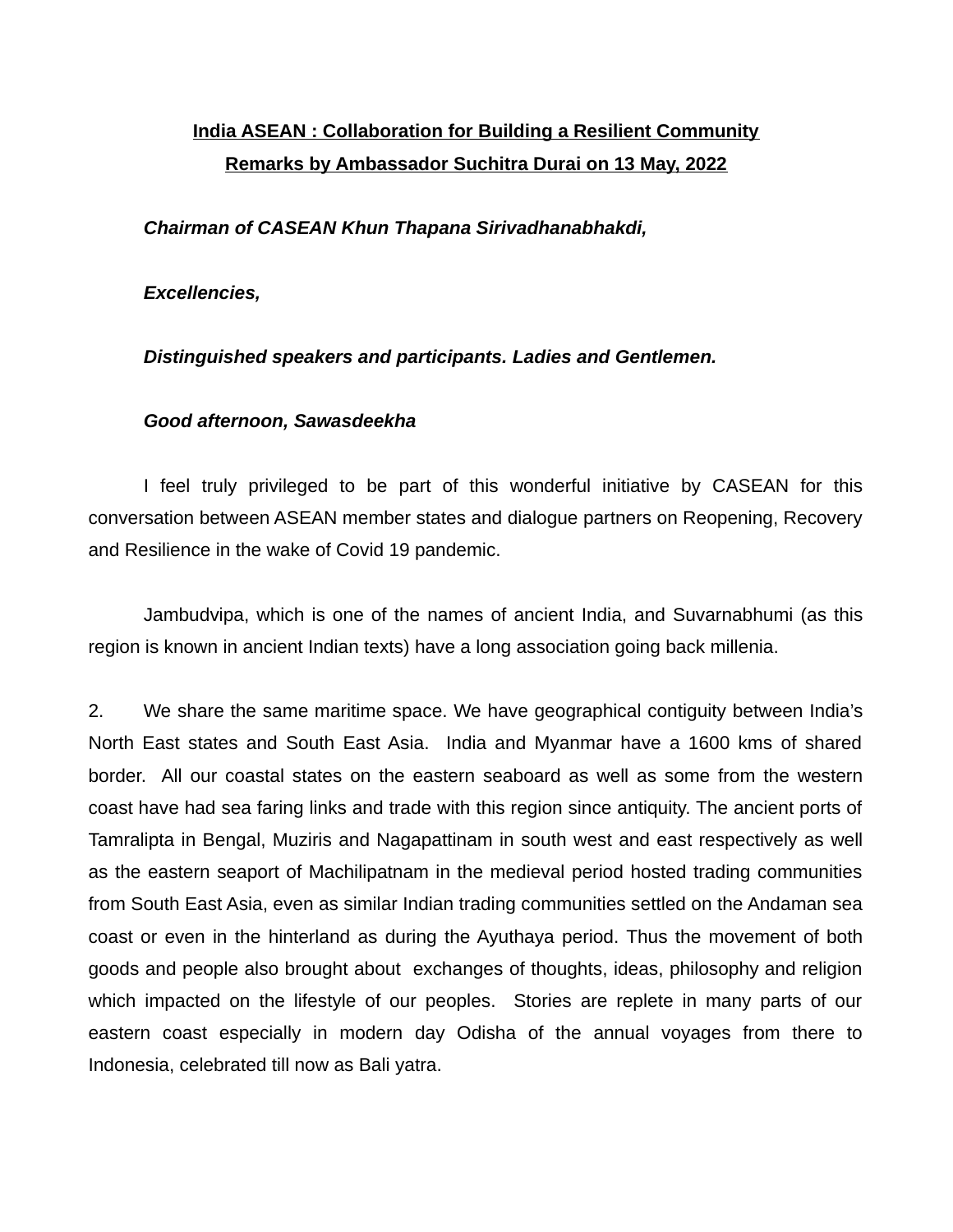3. Thus, when India and the Association of South East Asian Nations (ASEAN) became strategic partners in 2012 (when we marked the  $20<sup>th</sup>$  anniversary of our Dialogue status) it was a natural culmination of these civilisational links into a substantive multifaceted partnership.

4. India's relationship with ASEAN is a key pillar of India's foreign policy and the foundation of our Act East Policy. It was in 1992 that India's then PM Narasimha Rao launched India's Look East policy, reorienting India towards its eastern neighbours both in terms of trade as well as political and security linkages. India became a Sectoral Partner of the ASEAN in 1992, Dialogue Partner in 1996, Summit Level Partner in 2002 and a Strategic partner in 2012. There are more than 30 Dialogue Mechanisms between India and ASEAN, cutting across various sectors ranging from commerce, agriculture, telecom, tourism and so on.

5. India's engagement with the ASEAN has been driven by three goals: firstly, enhancing connectivity between India and ASEAN in the broadest sense of the term (ie, physical, digital, people-to-people, business etc); secondly strengthening the ASEAN organization; and thirdl**y,** expanding practical cooperation in the maritime domain. In practical terms this is carried out in a structured manner under the 5 year Plan of Action. The current plan of action for the period 2021-25 for Peace, Progress and Shared Prosperity (of which 85% of action lines have or are being implemented as identified by the ASEAN Secretariat) covers four broad areas (I) Political & Security Cooperation; (ii) Economic Cooperation ; (iii) Socio-Cultural Cooperation and (iv) cross-pillar cooperation. To support cooperation activities between ASEAN and India, India has created three funds: (i). **ASEAN-India Cooperation Fund(AIF), (ii) ASEAN-India Green Fund(AIGF) and ASEAN-India Science and Technology Development Fund(AISTDF).**

6. Coming to the Covid 19 pandemic: the pandemic has had a devastating effect on all countries, resulting in loss of lives as well as livelihoods. In this region alone, several millions have been reduced to poverty. While these are the material effects of the pandemic which are obvious, what is unseen are the long-term psychological and mental consequences of the pandemic. Among the large economies, India took several proactive steps over the past two years which has helped it to both contain the pandemic and place its economy on a recovery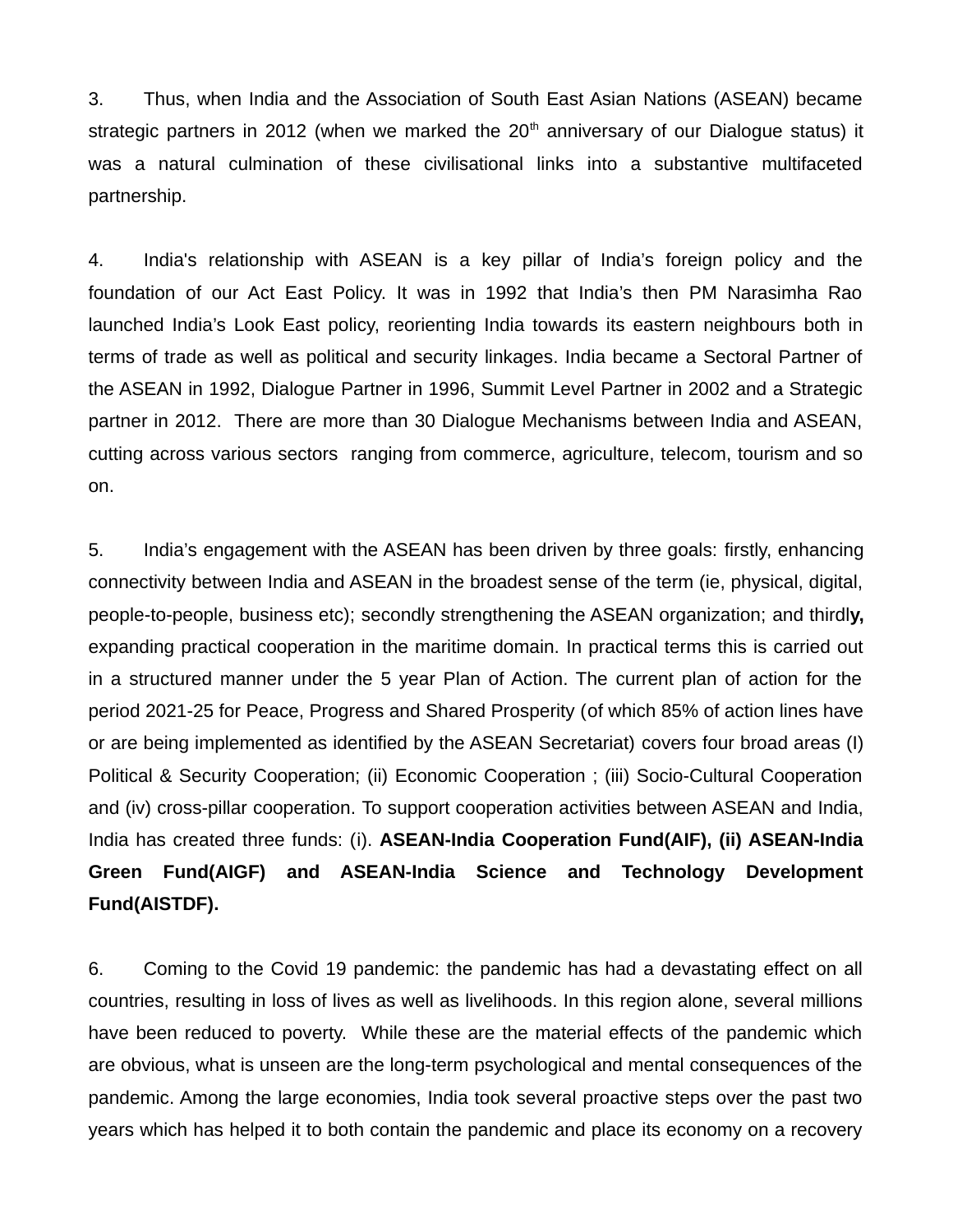path. The massive vaccination drive based on indigenously produced vaccines, the economic stimulus package of around USD 280 billion, that only only included critical fiscal and monetary support for the economy, but also provision of cash transfers to vulnerable sections of society and free food grains to 800 million people as well as key structural reforms. The challenging times of the pandemic were utilised by the government to initiate some of the biggest projects to modernise India's digital and physical infrastructure, the foreign direct investment regime was liberalised and and Production Linked Incentive schemes were launched worth USD 26 billion across 14 crucial sectors. Exports were ramped up and in 2021 we were able to achieve a record USD 400 billion worth of exports. For us, the AtmaNirbharBharat campaign or the Self Reliant India programme was not to become a Fortress India but to give a fillip to domestic manufacturing and thus become a reliable partner in the global supply and value chains. Thus, after the pandemic our trade and investment engagement with the world has acutally increased. India's GDP is expected to grow at around 8%. Through our Vaccine Maitri or Vaccine Diplomacy initiative we supplied 200 million Made in India vaccines both bilaterally and through the COVAX facility to around 100 countries and essential medicines to around 150 countries in the world. Our approach is based on the ancient Indian concept of *Vasudhaiva Kutumbakam* – the world is one family. In India itself, around 90% of the adult population has been fully vaccinated, we are vaccinating children over 12 years old and the per day case load is now around 2000 cases. We have developed low-cost mitigation strategies to detect and treat Covid 19 infections. Since March 2022, we are fully open to the world in terms of international travel.

7. The Indian experience underlines the importance of four aspects in a country's Covid 19 recovery and resilience – **a successful vaccination roll-out; a whole-of society approach; economic stimulus and recovery package including reforms; and willingness to play a pro-active and responsible role in the global fight** against the pandemic.

8. While the pandemic has posed unprecedented challenges, it has opened new vistas for ASEAN-India cooperation. ASEAN and India have mutually assisted each other during the pandemic by providing essential medicines, vaccines and other COVID related assistance e.g during India's second wave, we sourced oxygen related equipment from Singapore and Thailand and when countries in the region including Indonesia, Vietnam and Thailand were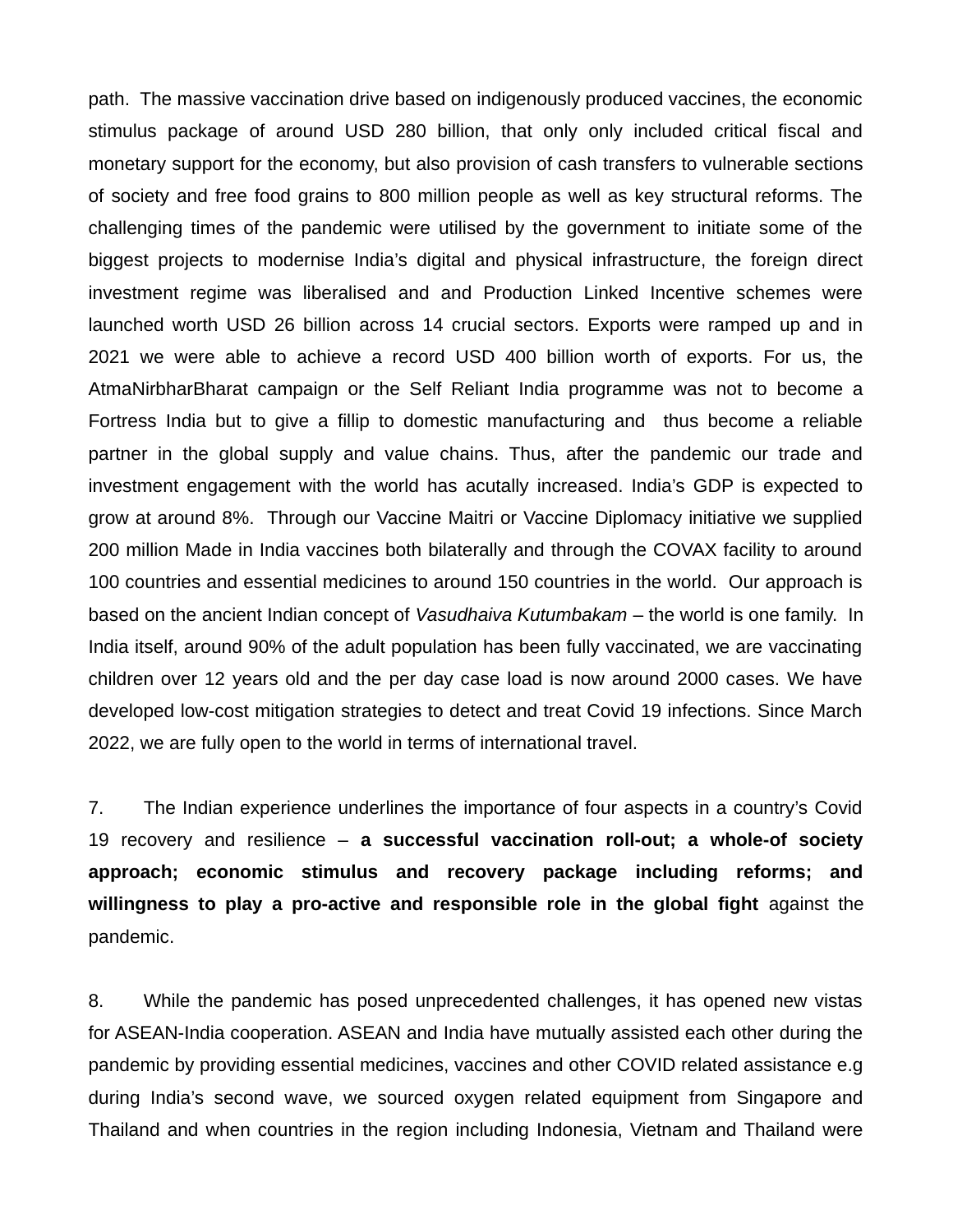experiencing a surge in cases, we supplied oxygen and oxygen-related equipment. Going forward, we intend to share medical technologies, exchange traditional medical knowledge, collaborate in vaccine and pharmaceutical production & distribution as well as cooperate for capacity building and transparency in health information.

9. India's Act East Policy has focused on ensuring security, growth and prosperity in the region by **promoting greater connectivity with the ASEAN region**. By connectivity with we mean not only physical but also economic, political connectivity and close contacts at the people-to-people level. India-Myanmar-Thailand Trilateral Highway is an ongoing effort to enhance road-connectivity between India's North East and ASEAN. While there is good airconnectivity between India and a few ASEAN countries such as Thailand, Singapore and Malaysia we are making efforts to improve air connectivity with other countries in the region as well.

10. On the economic front, India-ASEAN trade and investment relations have been growing. ASEAN is India's fourth largest trading partner. The India-ASEAN trade is close to USD 98 billion in 2022, but it is yet to reach its full potential. India and ASEAN are in the process of revitalizing the India ASEAN Free Trade Agreement. We have been working to initiate an early review of ASEAN-India Trade in Goods Agreement.

11. **Development Cooperation is another mainstay of ASEAN India relations.** India has launched a number of programmes and projects for capacity development in ASEAN. Our sub-regional cooperation in the form of Mekong Ganga Cooperation (MGC) is also dedicated to furthering this aspect and contributing to the Initiative for ASEAN Integration (IAI) by implementing various community related short gestation projects.

12. **The Covid 19 pandemic period has underlined the importance of digital connectivity and the need for robustness in cyber technologies.** With large young populations, there is immense potential to enhance online economic, educational and cultural exchanges between India and the ASEAN. In turn, given the rapidly increasing threats to safe and secure cyberspace in the COVID and post-COVID era, ASEAN-India Cyber Cooperation is important.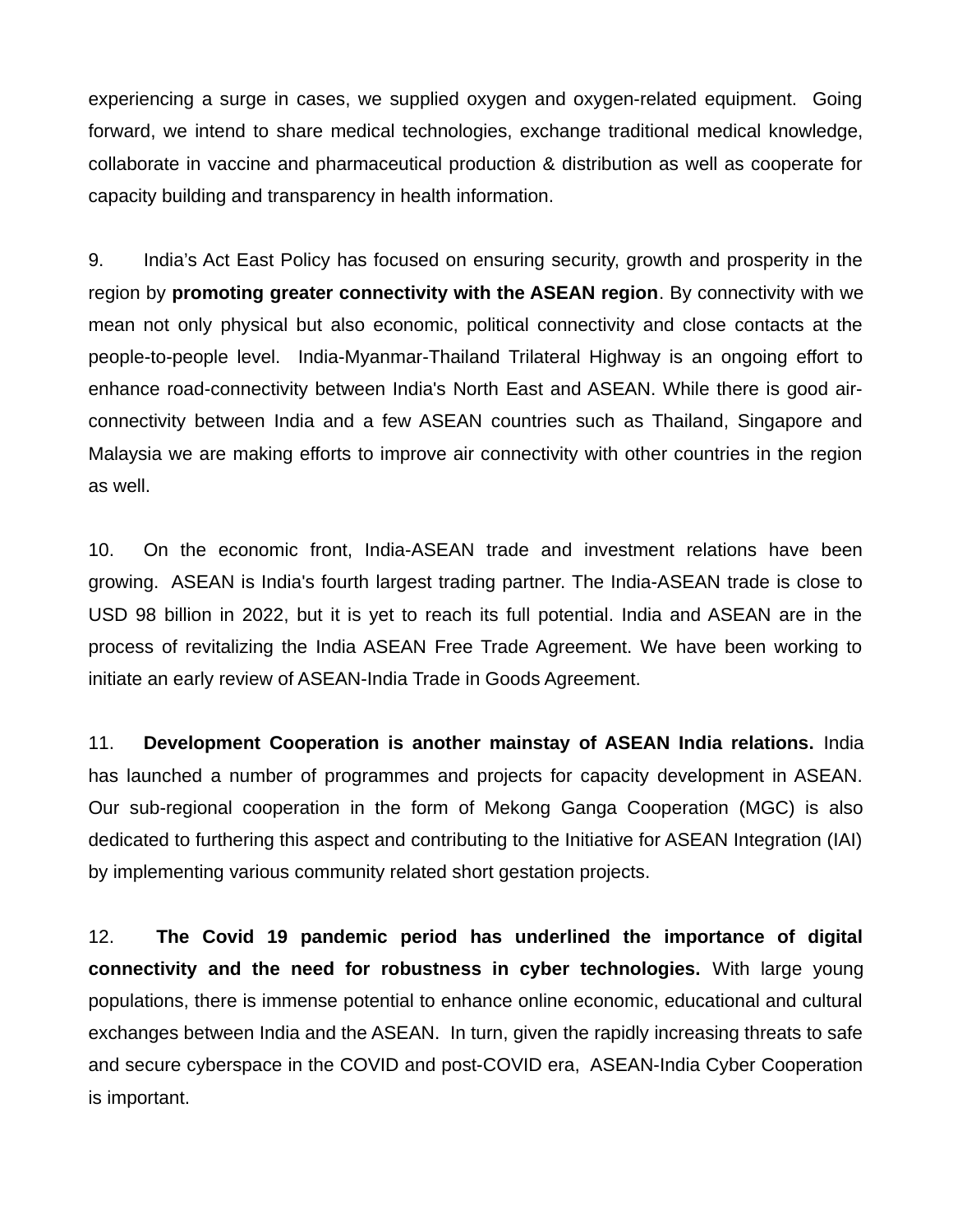13. As part of our P2P exchanges, there has been greater interaction among the youth. The ASEAN India Hackathon held virtually in Feb. 2021 and the 1000 integrated PhD Fellowships for ASEAN students offered by India at our prestigious Indian Institutes of Technology (IITs) are aimed at this. India also provides more than 1000 scholarships to ASEAN students, both bilaterally and under ASEAN-India track, every year at the various universities and institutions. The "Delhi Dialogue" (DD) mechanism hosted by India's External Affairs Minister annually, serves as the main Track 1.5 mechanism that allows participation of think tanks, academics and prominent civil society persons from both sides. The XII<sup>th</sup> edition of Delhi Dialogue is planned for June, 2022. Further, an "ASEAN India Centre", has been set up as part of the Research and Information System for Developing Countries (RIS) New Delhi.

13. ASEAN is not only central to India's Act East Policy but also to to its vision for the wider Indo-Pacific region. A strong, united and prosperous ASEAN contributes to Security and Growth for All in the Region (SAGAR). India and ASEAN have converging visions for the Indo-Pacific. India was one of the first countries to welcome the ASEAN Outlook on Indo-Pacific (AOIP). The synergy between AOIP and Indo-Pacific Oceans Initiative launched by India's PM Shri Narendra Modi during his participation at the East Asia Summit held in Bangkok in November 2019, provides us a great opportunity to advance ASEAN-India Strategic Partnership in the Indo-Pacific region, particularly in the areas of maritime cooperation, connectivity and achieving sustainable development goals. We look forward to Thailand joining with India to work on one of the pillars of the IPOI.

14. In the wake of the Covid 19 pandemic, the question is how can we collaborate to ensure both recovery and resilience. In fact, only yesterday at the  $7<sup>th</sup>$  edition of ASEAN-India Network of Think Tanks (AINTT), India's Hon'ble Minister of State for External Affairs Dr Rajkumar Ranjan Singh recalled that the world is facing headwinds both from the global economic and security scenarios. He suggested three areas of cooperation between India and the ASEAN : Health Security, digital economy and Green & Sustainable Development.

• On a pan-ASEAN level, India has contributed USD 1 Million towards Covid-19 ASEAN Response Fund. We have also contributed USD 200,000 worth medical aid as Humanitarian assistance to Myanmar through ASEAN. Under the Quad Vaccine Partnership, India has contributed 525,000 Made in India vaccine doses to Cambodia